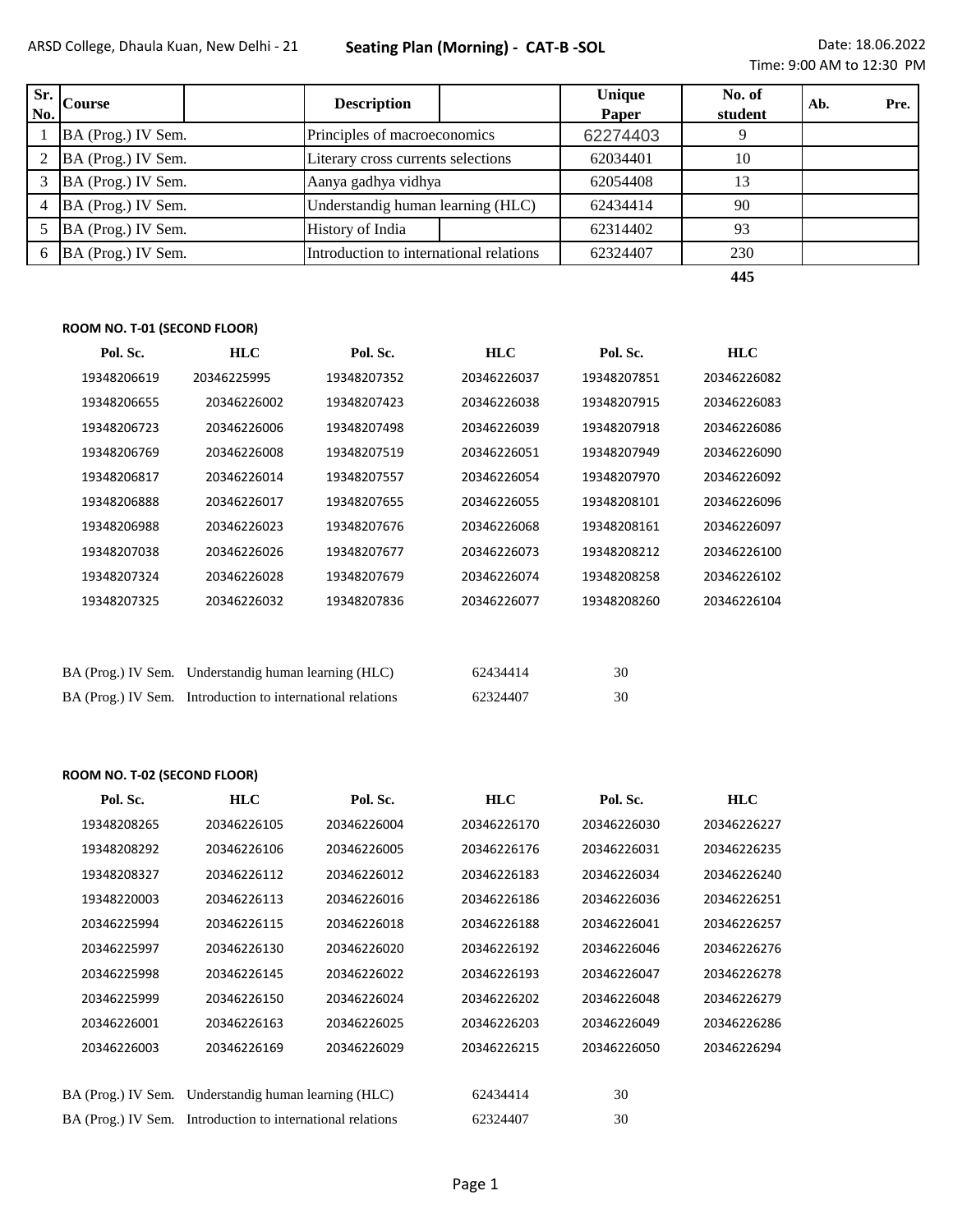## **ROOM NO. T-13 (SECOND FLOOR)**

| Pol. Sc.    | <b>HLC</b>                                                 | Pol. Sc.    | <b>HLC</b>  | Pol. Sc.    | <b>HLC</b>  |
|-------------|------------------------------------------------------------|-------------|-------------|-------------|-------------|
| 20346226052 | 20346226305                                                | 20346226085 | 20346226341 | 20346226116 | 20346226369 |
| 20346226053 | 20346226307                                                | 20346226088 | 20346226342 | 20346226117 | 20346226373 |
| 20346226058 | 20346226310                                                | 20346226089 | 20346226351 | 20346226120 | 20346226377 |
| 20346226061 | 20346226311                                                | 20346226091 | 20346226352 | 20346226121 | 20346226379 |
| 20346226062 | 20346226312                                                | 20346226093 | 20346226353 | 20346226123 | 20346226382 |
| 20346226064 | 20346226320                                                | 20346226094 | 20346226356 | 20346226126 | 20346226383 |
| 20346226070 | 20346226324                                                | 20346226095 | 20346226358 | 20346226127 | 20346226388 |
| 20346226071 | 20346226326                                                | 20346226098 | 20346226361 | 20346226128 | 20346226390 |
| 20346226076 | 20346226328                                                | 20346226109 | 20346226362 | 20346226129 | 20346226418 |
| 20346226079 | 20346226335                                                | 20346226114 | 20346226367 | 20346226131 | 20346226420 |
|             |                                                            |             |             |             |             |
|             |                                                            |             |             |             |             |
|             | BA (Prog.) IV Sem. Understandig human learning (HLC)       |             | 62434414    | 30          |             |
|             | BA (Prog.) IV Sem. Introduction to international relations |             | 62324407    | 30          |             |

#### **ROOM NO. T-08 (SECOND FLOOR)**

| Pol. Sc.           | <b>History</b>                          | Pol. Sc.    | <b>History</b> | Pol. Sc.    | <b>History</b> | Pol. Sc.    |
|--------------------|-----------------------------------------|-------------|----------------|-------------|----------------|-------------|
| 20346226132        | 19348206978                             | 20346226141 | 20346226010    | 20346226153 | 20346226043    | 20346226174 |
| 20346226133        | 19348207495                             | 20346226143 | 20346226011    | 20346226154 | 20346226045    | 20346226177 |
| 20346226134        | 19348207563                             | 20346226144 | 20346226013    | 20346226155 | 20346226056    | 20346226182 |
| 20346226136        | 19348207849                             | 20346226146 | 20346226033    | 20346226159 | 20346226059    | 20346226184 |
| 20346226137        | 19348208112                             | 20346226147 | 20346226035    | 20346226164 | 20346226065    | 20346226185 |
| 20346226138        | 20346225996                             | 20346226148 | 20346226040    | 20346226166 | 20346226069    | 20346226187 |
| 20346226139        | 20346226000                             | 20346226152 | 20346226042    | 20346226171 | 20346226072    | 20346226190 |
|                    |                                         |             |                |             |                |             |
|                    |                                         |             |                |             |                |             |
| BA (Prog.) IV Sem. | History of India                        |             | 62314402       | 21          |                |             |
| BA (Prog.) IV Sem. | Introduction to international relations |             | 62324407       | 28          |                |             |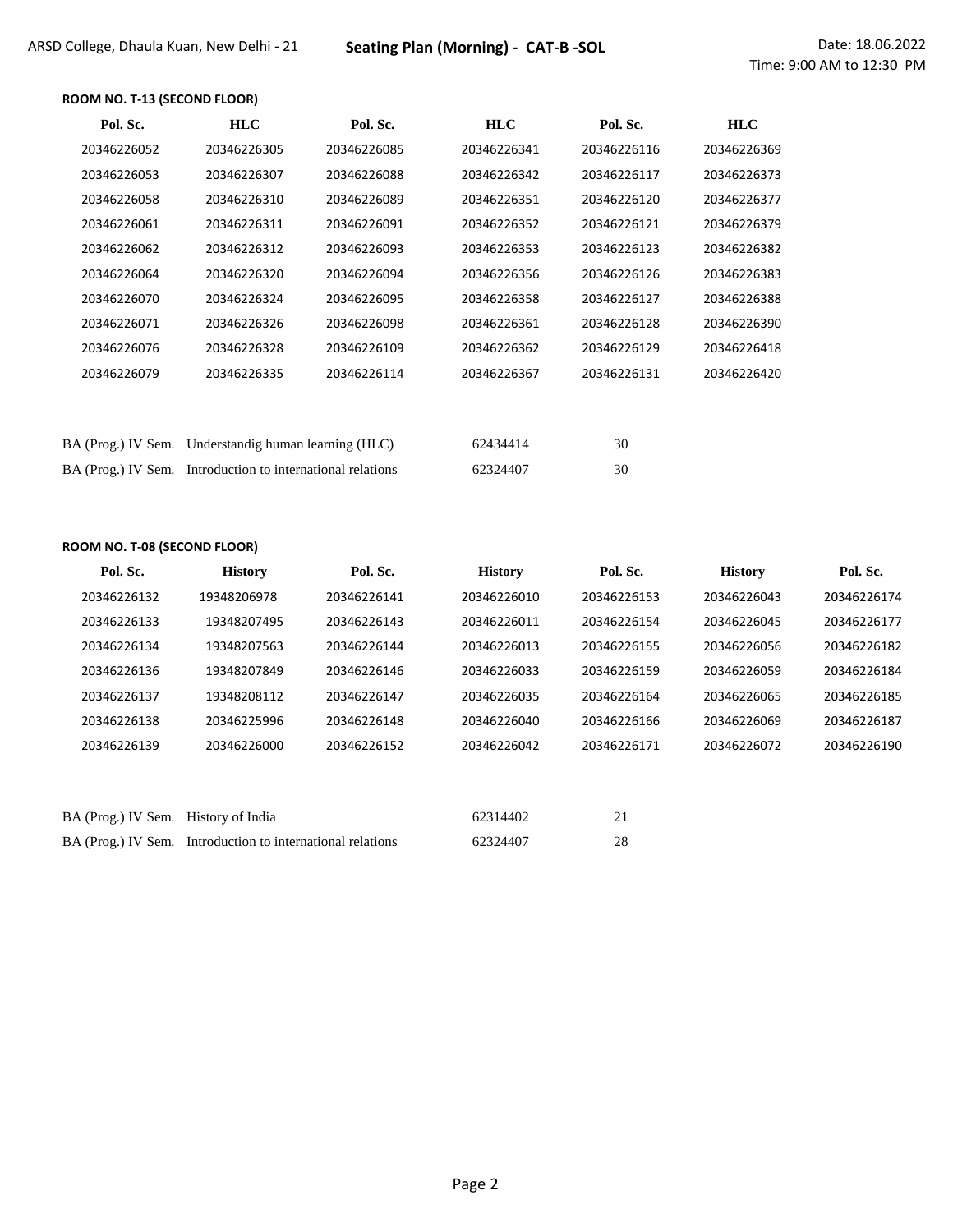## **ROOM NO. T-09 (SECOND FLOOR)**

| Pol. Sc.                            | <b>History</b>                                             | Pol. Sc.    | <b>History</b>       | Pol. Sc.    | <b>History</b> | Pol. Sc.    |
|-------------------------------------|------------------------------------------------------------|-------------|----------------------|-------------|----------------|-------------|
| 20346226191                         | 20346226075                                                | 20346226206 | 20346226107          | 20346226225 | 20346226156    | 20346226249 |
| 20346226194                         | 20346226078                                                | 20346226207 | 20346226111          | 20346226229 | 20346226157    | 20346226250 |
| 20346226195                         | 20346226080                                                | 20346226209 | 20346226118          | 20346226232 | 20346226160    | 20346226252 |
| 20346226197                         | 20346226081                                                | 20346226210 | 20346226119          | 20346226234 | 20346226162    | 20346226253 |
| 20346226198                         | 20346226087                                                | 20346226213 | 20346226122          | 20346226238 | 20346226165    | 20346226258 |
| 20346226200                         | 20346226099                                                | 20346226217 | 20346226124          | 20346226242 | 20346226168    | 20346226260 |
| 20346226201                         | 20346226101                                                | 20346226219 | 20346226125          | 20346226246 | 20346226175    | 20346226261 |
| 20346226204                         | 20346226103                                                | 20346226221 | 20346226151          | 20346226247 | 20346226178    | 20346226262 |
|                                     |                                                            |             |                      |             |                |             |
|                                     |                                                            |             |                      |             |                |             |
| BA (Prog.) IV Sem. History of India |                                                            |             | 62314402             | 24          |                |             |
|                                     | BA (Prog.) IV Sem. Introduction to international relations |             | 62324407             | 32          |                |             |
|                                     |                                                            |             |                      |             |                |             |
| <b>ROOM NO. T-10 (SECOND FLOOR)</b> |                                                            |             |                      |             |                |             |
| Pol. Sc.                            | <b>History</b>                                             | Pol. Sc.    | <b>History</b>       | Pol. Sc.    | <b>History</b> | Pol. Sc.    |
| 20346226263                         | 20346226180                                                | 20346226280 | 20346226218          | 20346226293 | 20346226244    | 20346226329 |
| 20346226264                         | 20346226181                                                | 20346226282 | 20346226222          | 20346226303 | 20346226248    | 20346226330 |
| 20346226266                         | 20346226196                                                | 20346226283 | 20346226223          | 20346226304 | 20346226254    | 20346226334 |
| 20346226268                         | 20346226199                                                | 20346226284 | 20346226224          | 20346226314 | 20346226255    | 20346226337 |
| 20346226274                         | 20346226205                                                | 20346226287 | 20346226237          | 20346226317 | 20346226272    | 20346226338 |
| 20346226275                         | 20346226214                                                | 20346226290 | 20346226239          | 20346226319 | 20346226288    | 20346226339 |
| 20346226277                         | 20346226216                                                | 20346226291 | 20346226243          | 20346226323 | 20346226289    | 20346226340 |
|                                     |                                                            |             |                      |             |                |             |
|                                     |                                                            |             |                      |             |                |             |
|                                     |                                                            |             |                      |             |                |             |
| BA (Prog.) IV Sem. History of India | BA (Prog.) IV Sem. Introduction to international relations |             | 62314402<br>62324407 | 24<br>32    |                |             |

#### **ROOM NO. T-11 (SECOND FLOOR)**

| Pol. Sc.    | <b>History</b> | Pol. Sc.    | <b>History</b> | Pol. Sc.    | <b>History</b> | <b>History</b> |
|-------------|----------------|-------------|----------------|-------------|----------------|----------------|
| 20346226343 | 20346226292    | 20346226364 | 20346226318    | 20346226392 | 20346226376    | 20346226408    |
| 20346226344 | 20346226297    | 20346226365 | 20346226322    | 20346226393 | 20346226378    | 20346226429    |
| 20346226346 | 20346226298    | 20346226366 | 20346226325    | 20346226397 | 20346226384    | 20346226442    |
| 20346226348 | 20346226299    | 20346226368 | 20346226331    | 20346226398 | 20346226386    | Pol. Sc.       |
| 20346226350 | 20346226300    | 20346226372 | 20346226332    | 20346226399 | 20346226389    | 20346226404    |
| 20346226354 | 20346226301    | 20346226380 | 20346226349    | 20346226400 | 20346226394    | 20346226405    |
| 20346226355 | 20346226302    | 20346226385 | 20346226370    | 20346226401 | 20346226395    | 20346226406    |
| 20346226359 | 20346226313    | 20346226387 | 20346226371    | 20346226402 | 20346226396    | 20346226407    |
|             |                |             |                |             |                | 20346226409    |
|             |                |             |                |             |                |                |
|             |                |             |                |             |                |                |

| BA (Prog.) IV Sem. History of India |                                                            | 62314402 |     |
|-------------------------------------|------------------------------------------------------------|----------|-----|
|                                     | BA (Prog.) IV Sem. Introduction to international relations | 62324407 | 29. |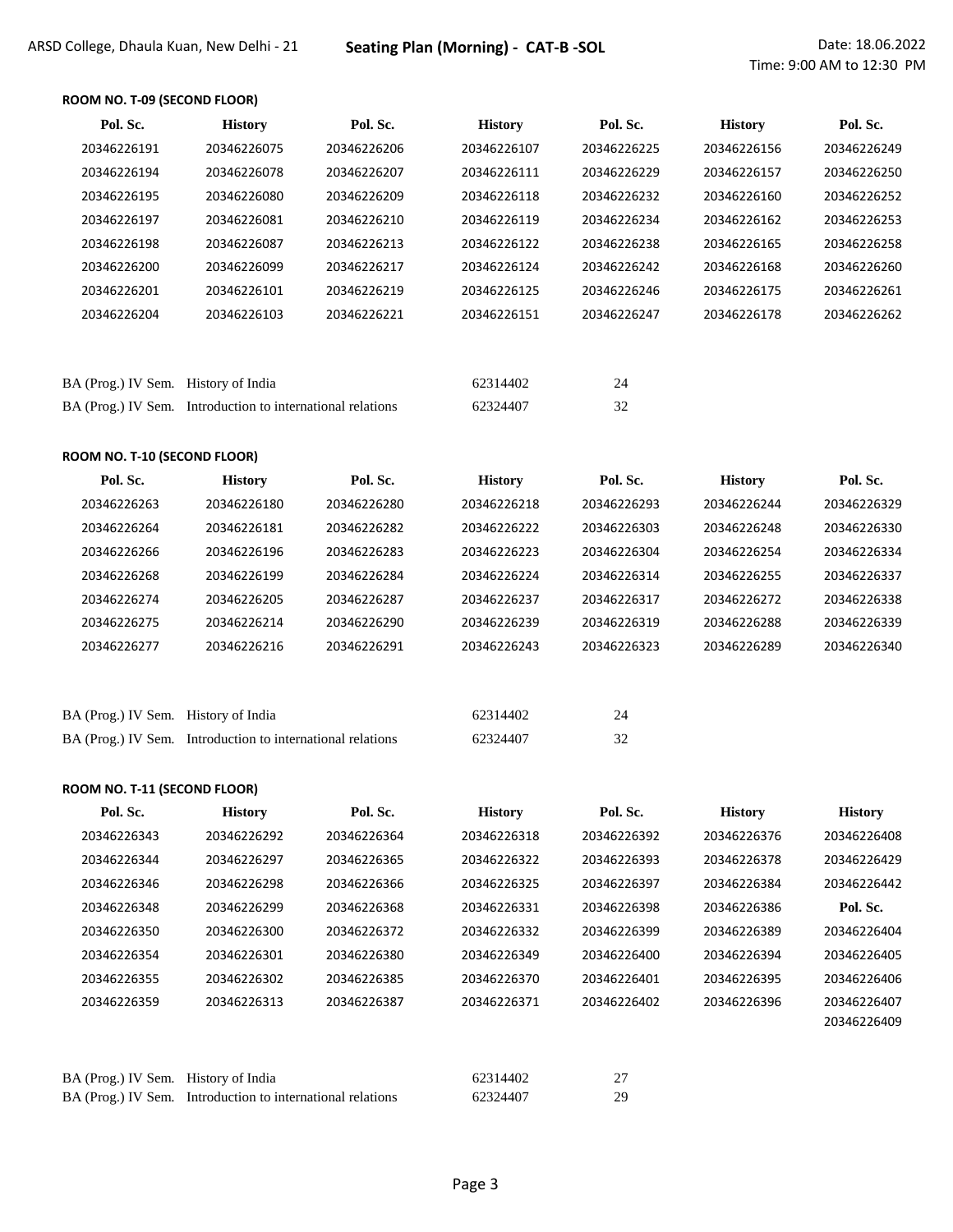## **ROOM NO. T-12 (SECOND FLOOR)**

| Hindi       | Pol. Sc.    | Hindi                      | Pol. Sc.    | <b>English</b> | Pol. Sc.    | <b>Economics</b>           |
|-------------|-------------|----------------------------|-------------|----------------|-------------|----------------------------|
| 19348206658 | 20346226410 | 20346226135                | 20346226419 | 20346226108    | 20346226428 | 20346226057                |
| 19348207820 | 20346226411 | 20346226226                | 20346226421 | 20346226231    | 20346226431 | 20346226063                |
| 19348207829 | 20346226412 | 20346226230                | 20346226422 | 20346226259    | 20346226432 | 20346226110                |
| 19348207873 | 20346226413 | 20346226381                | 20346226423 | 20346226265    | 20346226435 | 20346226142                |
| 19348208027 | 20346226414 | 20346226440                | 20346226424 | 20346226267    | 20346226436 | 20346226158                |
| 19348208241 | 20346226415 | <b>English</b>             | 20346226425 | 20346226306    | 20346226437 | 20346226172                |
| 19348208352 | 20346226416 | 20346226007                | 20346226426 | 20346226333    | 20346226441 | 20346226173                |
| 20346226044 | 20346226417 | 20346226066<br>20346226067 | 20346226427 |                |             | 20346226241<br>20346226375 |

| BA (Prog.) IV Sem. | Principles of macroeconomics            | 62274403 |    |
|--------------------|-----------------------------------------|----------|----|
| BA (Prog.) IV Sem. | Literary cross currents selections      | 62034401 | 10 |
| BA (Prog.) IV Sem. | Aanya gadhya vidhya                     | 62054408 |    |
| BA (Prog.) IV Sem. | Introduction to international relations | 62324407 | 23 |